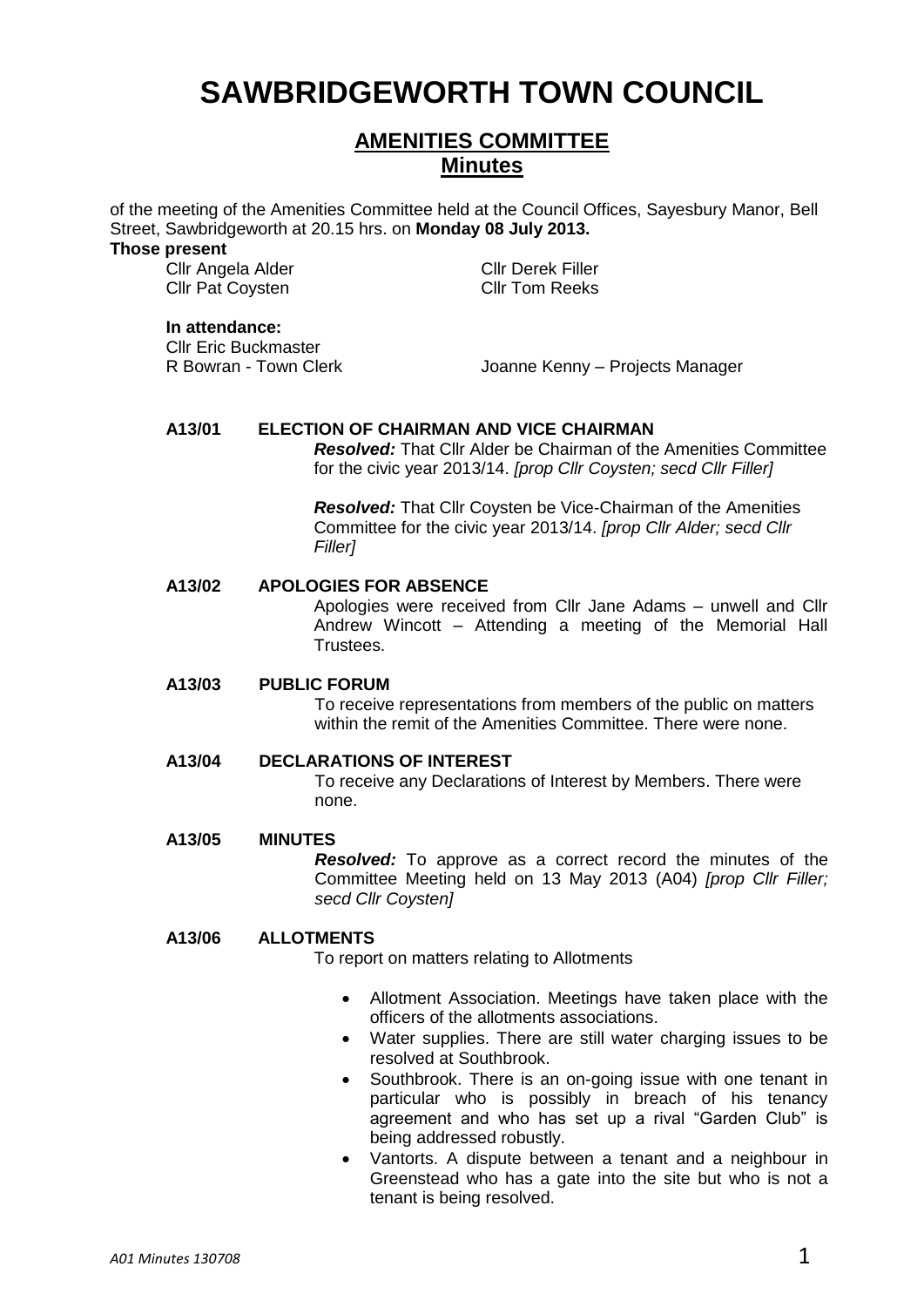- Bellmead. The hedge between the site and Springhall Road houses has been cut back at a cost of £400.
- Waiting list. Decreased by two as plots are reallocated.

# **A13/07 CEMETERY**

To report on matters relating to the Town Cemetery

- Inspections. Continue to be carried out on a regular basis.
- Vandalism. There have been instances when bins and plant containers have been moved and left scattered randomly about the site.
- Breaches of Regulations. Dog walkers have been seen allowing their animals to roam in the cemetery off the lead. They have not usually been responsive to a challenge pointing out the issue.
- Suggestion made that a CCTV camera be installed if there are any further incidents.

# **A13/08 OPEN SPACES & FOOTPATHS**

To report on matters relating to Footpaths and Open Spaces.

- Bullfields
	- o Inspection and maintenance carried out, a young volunteer is working with us during the summer.
- West Road
	- o Inspection and maintenance carried out. Vandalism to play equipment and a tree has been suffered.
- Other areas
	- o Bell Street flower beds have been maintained.
	- o London Road flower beds have been replanted for the Jubilee and have received compliments.
- Footpaths
	- o General state is said to be good although there is rapid growth at edges.
	- o Agreed that the council should budget for an extra grounds person for 2014/15

# **A13/09 CIVIC AMENITIES**

To report on matters relating to Civic Amenities

- Ranger Activities
	- o Report on current arrangements. Steve Parrish continues to be a valuable asset.
- Farmers Market
	- o Report on May, and July Markets. Consistent footfall at around 800 visitors at each market. Stall holders come and go and continue to niggle about the finer points of market arrangements.
- Manor Facilities
	- o Report on post mortem meeting with Herts Police. This was postponed by the police, we await a new date.
- Floral Displays
	- o Display for 2013. All planters and baskets are on display, this year sponsored by Oakridge Nursery. The watering and upkeep will demand significant